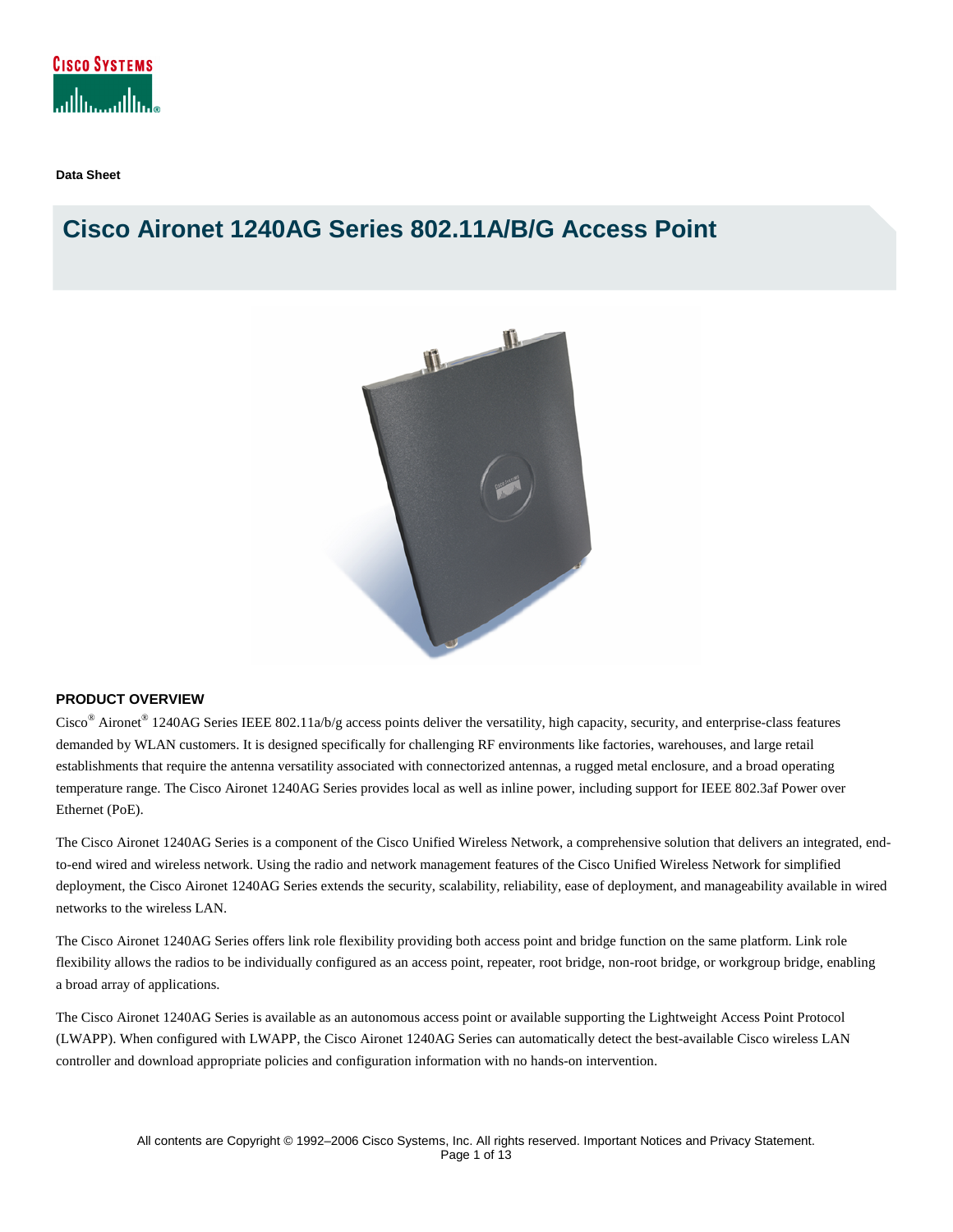With simultaneous support of 802.11a and 802.11g standards, the Cisco Aironet 1240AG Series delivers up to a 108-Mbps data rate in the 5-GHz and 2.4-GHz bands. The series currently supports 12 non-overlapping channels (FCC; other regulatory domains support different numbers of 802.11a channels) with potentially up to 23 channels via a future firmware release depending on FCC rules. Other regulatory domains may support a different number of channels, simplifying deployments for high-capacity wireless networks. For investment protection, the Cisco Aironet 1240AG Series fully supports the capabilities of today's dual-band WLAN clients while providing backward compatibility with legacy 802.11b clients.

The Cisco Aironet 1240AG Series adheres to the most stringent security standards in the industry. The 1240AG Series is on the [FIPS](http://csrc.nist.gov/cryptval/140PreVal.pdf) 140-2 Pre-Validation List. FIPS 140-2 is administered by the National Institute of Standards and Technology (NIST) which dictates and validates the level of security for Federal agencies that use cryptographic-based security systems to protect sensitive electronic information. In addition it meets the [Common Criteria](http://www.commoncriteriaportal.org/) standards.

The Cisco Aironet 1240AG Series is part of the award-winning Cisco Wireless Security Suite, which supports 802.11i, Wi-Fi Protected Access 2 (WPA2), WPA, and numerous Extensible Authentication Protocol (EAP) types. WPA and WPA2 are the Wi-Fi Alliance certifications for interoperable, standards-based WLAN security. These certifications support IEEE 802.1X for user-based authentication, Temporal Key Integrity Protocol (TKIP) for WPA encryption, and Advanced Encryption Standard (AES) for WPA2 encryption. These certifications help to ensure interoperability between Wi-Fi-certified WLAN devices from different manufacturers.

The Cisco Aironet 1240AG Series hardware-accelerated AES encryption supports enterprise-class, government-grade secure encryption over the WLAN without compromising performance. IEEE 802.1X authentication helps to ensure that only authorized users are allowed on the network. Backward compatibility and support for WPA client devices running TKIP, the RC4 encryption algorithm is also supported by the Cisco Aironet 1240AG Series.

## **LINK ROLE FLEXIBILITY**

Link role flexibility provides both access point and bridge functions through configuration of each radio as an access point, repeater, root bridge, non-root bridge, or workgroup bridge. This array of configuration flexibility enables the Cisco Aironet 1240 Series to address a wide range of applications including basic wireless LAN coverage, wireless LAN coverage with wireless backhaul, and more traditional bridging applications (Table 1).

| Radio 1                       | Radio 2                                                         | RJ-45 State     |
|-------------------------------|-----------------------------------------------------------------|-----------------|
| (802.11g or 802.11a)          | $(802.11q \text{ or } 802.11a)$                                 |                 |
| Root Bridge (RB)              | Root bridge, non-root bridge, access point, or workgroup bridge | Uplink          |
| Non-Root Bridge (NRB)         | Root bridge, non-root bridge, access point, or workgroup bridge | Uplink          |
| <b>Workgroup Bridge (WGB)</b> | Root bridge, non-root bridge, or access point                   | <b>Uplink</b>   |
| <b>Access Point (AP)</b>      | Root bridge, non-root bridge, access point, or workgroup bridge | Uplink          |
| Repeater                      | Root bridge, non-root bridge, or access point                   | <b>Downlink</b> |

#### **Table 1.** Wireless LAN Link Role Flexibility Applications

Note: Only one 802.11g radio and one 802.11a radio are supported in the Cisco Aironet 1240AG Series

#### **APPLICATIONS**

Designed for rugged environments and installations that require antenna versatility, the Cisco Aironet 1240AG Series features antenna connectors for extended range or coverage versatility and more flexible installation options. Manufacturing applications, for example, can place WLANs in hazardous locations and remotely place antennas in the hazardous locations while securing the Cisco Aironet 1240AG Series access points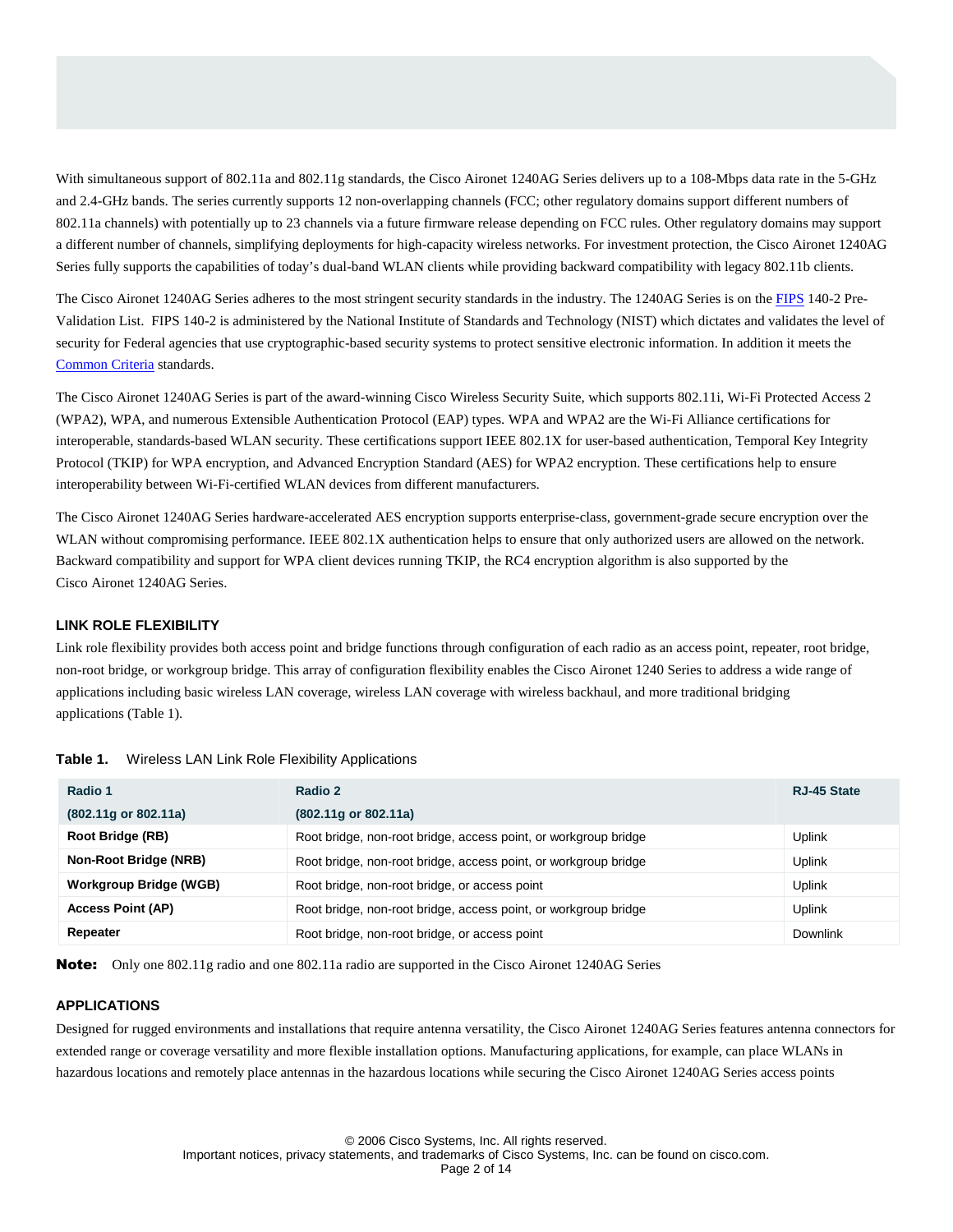(Figure 1). The access point without wired connection will use the 5-GHz radio to wirelessly connect to the other access point for backhaul to the network.





#### **Manufacturing**

The metal housing and industrial-grade components of the Cisco Aironet 1240AG Series provide the ruggedness and extended operating temperature range required in factories, warehouses, "big box" retail environments, and similar facilities (Figure 2). High transmit power, receive sensitivity, and delay spread for both 2.4-GHz and 5-GHz radios provide the long range and large coverage area consistent with these applications. 5-GHz radios are used as wireless bridges between access points for backhaul to the network.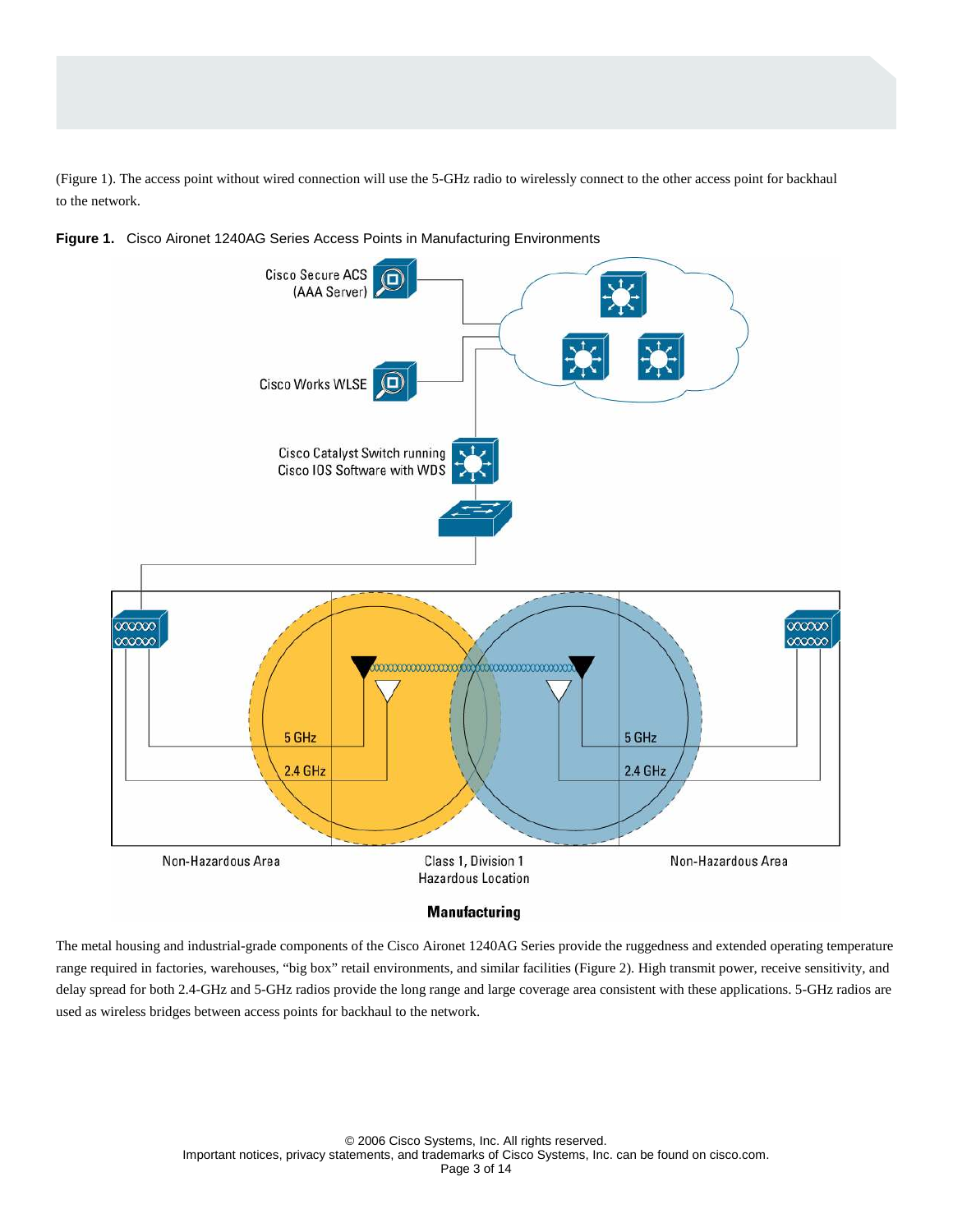

**Figure 2.** Cisco Aironet 1240AG Series Access Points in Retail Environments

Access points may be placed above ceilings or suspended ceilings, allowing antennas to be discreetly placed below drop ceilings. The UL 2043 rating of the Cisco Aironet 1240AG Series allows the access points to be placed above ceilings in plenum areas regulated by municipal fire codes. Public access applications such as large hotel buildings may also present a challenging RF environment; the antenna versatility of the Cisco Aironet 1240AG Series, together with industry-leading range and coverage, provides reliable performance for the most demanding environments (Figure 3).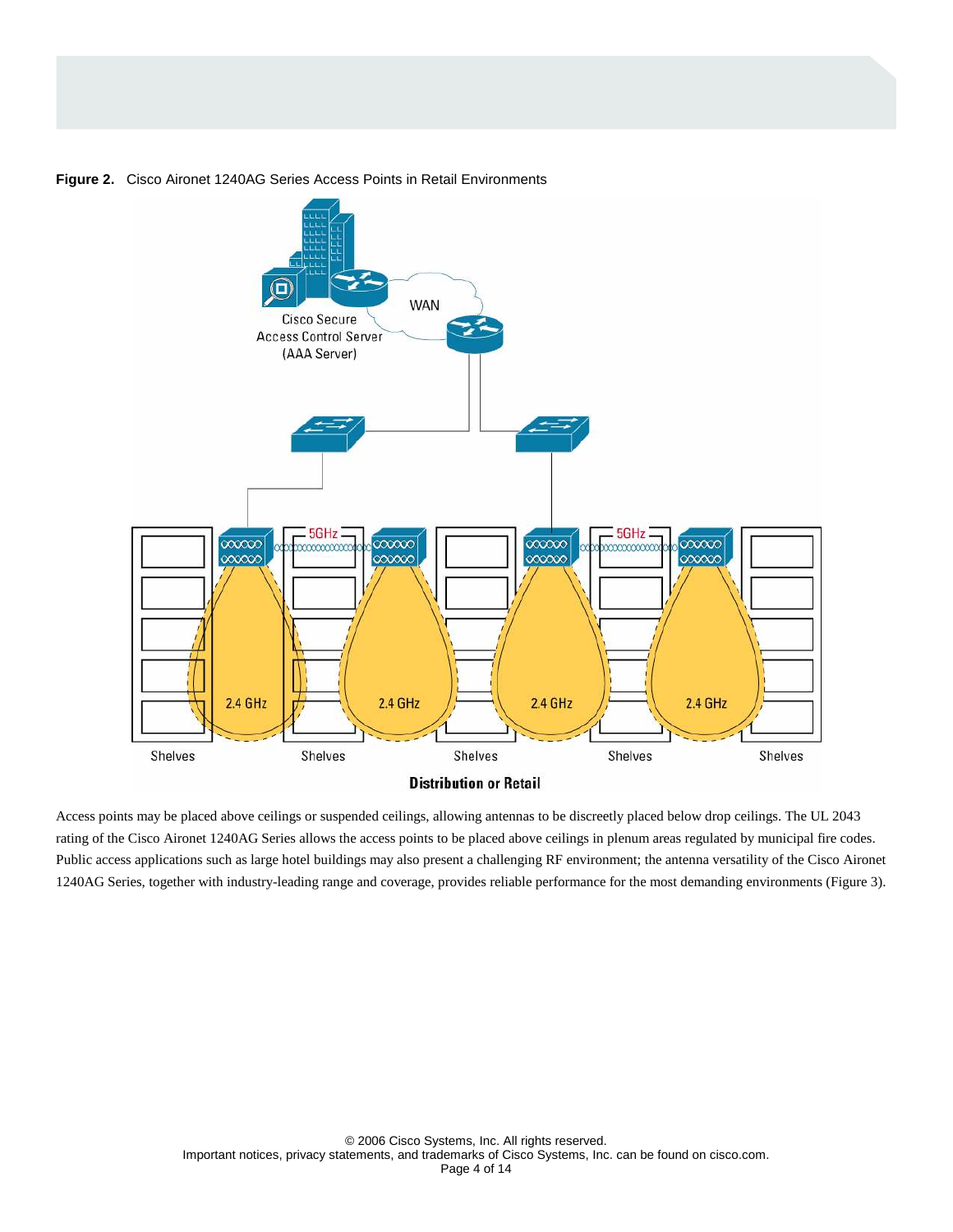

**Figure 3.** Cisco Aironet 1240AG Series Access Points in Public Access Areas

**Public Access**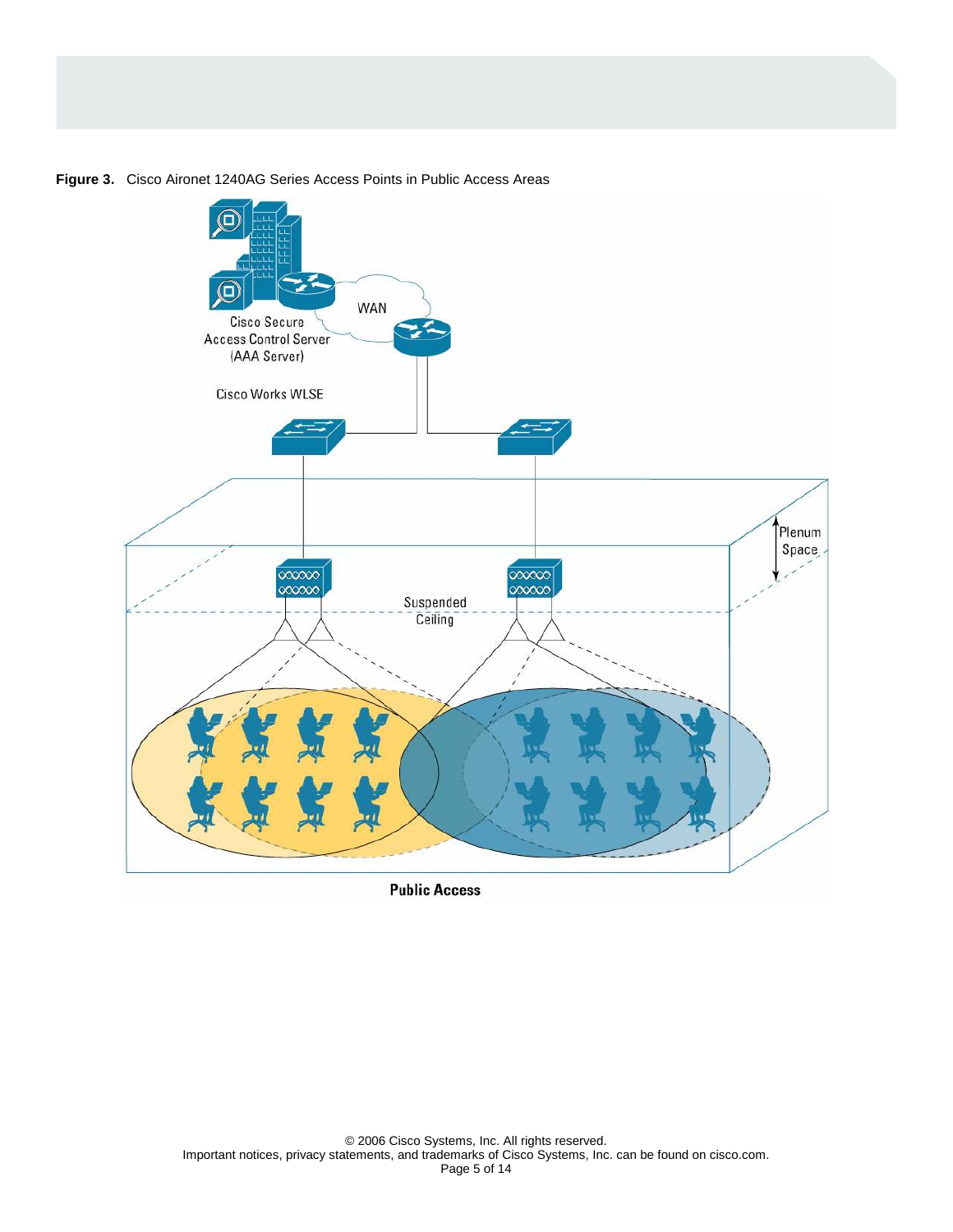# **FEATURES AND BENEFITS**

Table 2 lists the features and benefits of Cisco Aironet 1240AG Series access points.

|  | <b>Table 2.</b> Features and Benefits of Cisco Aironet 1240AG Series Access Points |  |  |
|--|------------------------------------------------------------------------------------|--|--|
|--|------------------------------------------------------------------------------------|--|--|

| <b>Feature</b>                                                                                          | <b>Benefit</b>                                                                                                                                                                                                                                                                                                                                                                                                                                                                                                                                                                                                                                                                                                                                                                                                                                                                                                           |
|---------------------------------------------------------------------------------------------------------|--------------------------------------------------------------------------------------------------------------------------------------------------------------------------------------------------------------------------------------------------------------------------------------------------------------------------------------------------------------------------------------------------------------------------------------------------------------------------------------------------------------------------------------------------------------------------------------------------------------------------------------------------------------------------------------------------------------------------------------------------------------------------------------------------------------------------------------------------------------------------------------------------------------------------|
| <b>Cisco Unified Wireless Network</b>                                                                   | Extends the security, scalability, reliability, ease of deployment, and manageability available in wired<br>networks to the wireless infrastructure.                                                                                                                                                                                                                                                                                                                                                                                                                                                                                                                                                                                                                                                                                                                                                                     |
| Dual 802.11a and 802.11g Radios                                                                         | Provides up to 108 Mbps of capacity in a single device for industry-leading capacity and backward<br>compatibility with legacy 802.11b clients.                                                                                                                                                                                                                                                                                                                                                                                                                                                                                                                                                                                                                                                                                                                                                                          |
| <b>Dual RP-TNC Antenna Connectors</b><br>for Both 2.4-GHz and 5-GHz Radios                              | Antenna connectors support a variety of Cisco 2.4-GHz and 5-GHz antennas, providing range and<br>coverage versatility.                                                                                                                                                                                                                                                                                                                                                                                                                                                                                                                                                                                                                                                                                                                                                                                                   |
| <b>Link Role Flexibility</b>                                                                            | Can function as access point or bridge, whether set up as a single-band or dual-band platform, allowing<br>each radio to be individually configured as an access point repeater, root bridge, non-root bridge, or<br>workgroup bridge, enabling a broad array of applications.                                                                                                                                                                                                                                                                                                                                                                                                                                                                                                                                                                                                                                           |
| <b>Security Architecture Client</b><br><b>Authentication and Encryption</b>                             | Cisco Wireless Security Suite supporting WPA and WPA2, including:<br>Authentication<br>Provides 802.1X support, including Cisco LEAP, EAP-Flexible Authentication via Secure Tunneling<br>(EAP-FAST), Protected EAP-Generic Token Card (PEAP-GTC), PEAP-Microsoft Challenge Authentication<br>Protocol Version 2 (PEAP-MSCHAP), EAP-Transport Layer Security (EAP-TLS), EAP-Tunneled TLS<br>(EAP-TTLS), and EAP-Subscriber Identity Module (EAP-SIM) to yield mutual authentication and dynamic,<br>per-user, per-session encryption keys (WPA and WPA2).<br>Provides MAC address and standard 802.11 authentication mechanisms.<br><b>Encryption</b><br>AES-CCMP encryption (WPA2)<br>TKIP encryption enhancement: key hashing (per-packet keying), message integrity check (MIC),<br>and broadcast key rotation via Cisco TKIP or WPA TKIP.<br>Support for static and dynamic IEEE 802.11 WEP keys of 40 and 128 bits. |
| <b>Currently Supports 12 Non-</b><br><b>Overlapping Channels, with</b><br>Potentially up to 23 Channels | Lower potential interference with neighboring access points simplifies deployment. Fewer transmission<br>errors deliver greater throughput.                                                                                                                                                                                                                                                                                                                                                                                                                                                                                                                                                                                                                                                                                                                                                                              |
| <b>Rugged Metal Housing</b>                                                                             | Metal case and rugged features support deployment in factories, warehouses, the outdoors (NEMA<br>enclosure required), and other industrial environments.                                                                                                                                                                                                                                                                                                                                                                                                                                                                                                                                                                                                                                                                                                                                                                |
| UL 2043 Plenum Rating and<br><b>Extended Operating Temperature</b>                                      | Supports installation in environmental airspaces such as areas above suspended ceilings.                                                                                                                                                                                                                                                                                                                                                                                                                                                                                                                                                                                                                                                                                                                                                                                                                                 |
| <b>Multipurpose and Lockable</b><br><b>Mounting Bracket</b>                                             | Provides greater flexibility in installation options for site survey options, as well as theft deterrence.                                                                                                                                                                                                                                                                                                                                                                                                                                                                                                                                                                                                                                                                                                                                                                                                               |
| <b>Both Local and Inline Power</b><br>Supported, including IEEE 802.1af<br>PoE                          | Power can be supplied using the Ethernet cable, eliminating the need for costly electrical power line runs<br>to remotely installed access points. The access points can be powered by IEEE 802.3af PoE, Cisco inline<br>power switches, single port power injectors, or local power.                                                                                                                                                                                                                                                                                                                                                                                                                                                                                                                                                                                                                                    |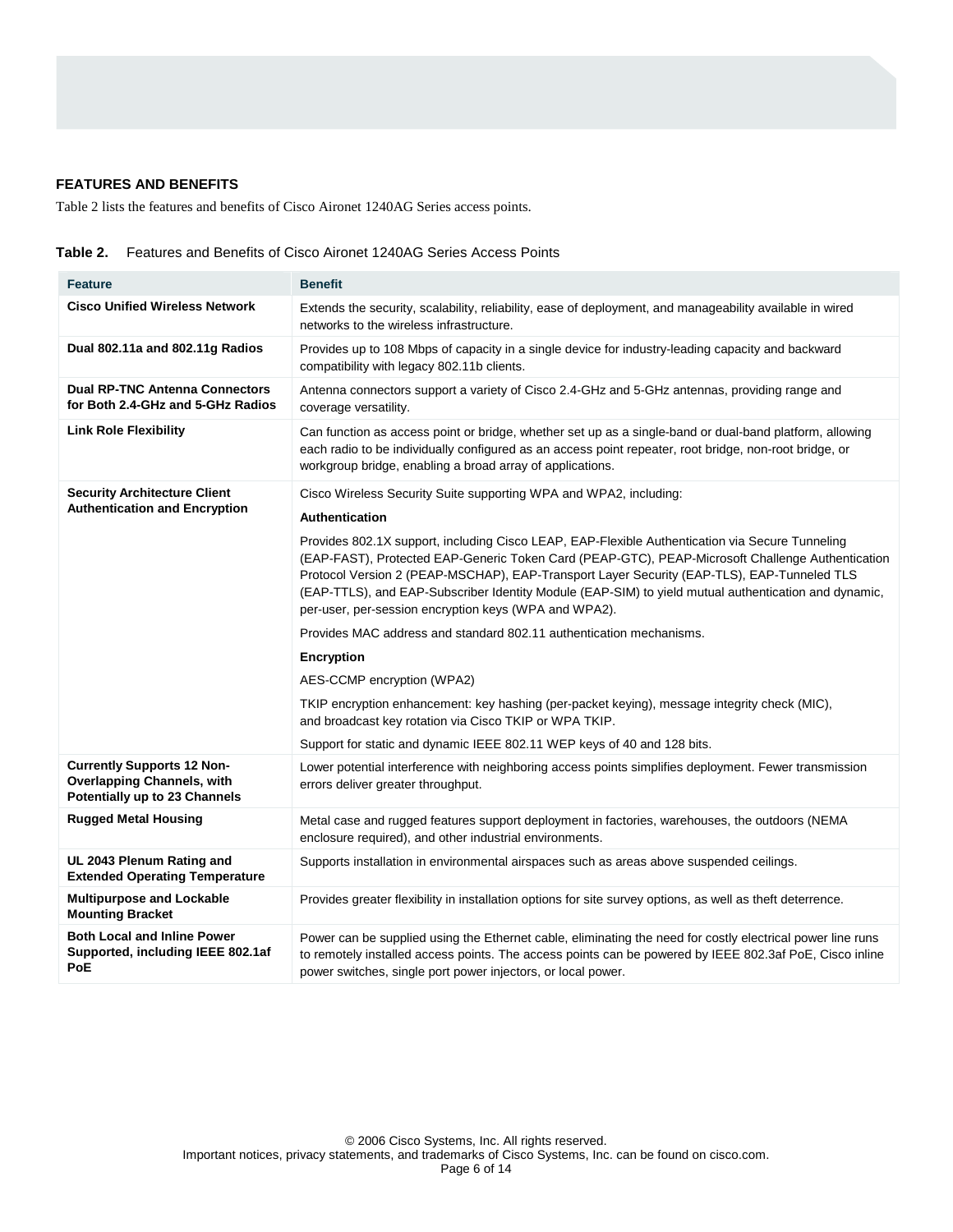### **SUMMARY**

Cisco Aironet 1240AG Series access points feature antenna connectors for greater range or coverage versatility using a broad selection of available Cisco antennas, as well as a rugged metal housing for operation over extended temperature ranges typical of industrial environments. Dual 802.11a and 802.11g radios deliver a combined capacity of 108 Mbps, meeting the performance requirements of the most demanding applications, while hardware-assisted AES encryption provides uncompromised support for interoperable IEEE 802.11i and WPA2 security. A key component of a unified wired and wireless network, the Cisco Aironet 1240AG Series supports Cisco IOS Software and can operate as an autonomous access point or a lightweight access point.

## **PRODUCT SPECIFICATIONS**

Table 3 lists the product specifications for Cisco Aironet 1240AG Series access points.

| <b>Item</b>                       | <b>Specification</b>                                                                                                                                                                                                                                   |
|-----------------------------------|--------------------------------------------------------------------------------------------------------------------------------------------------------------------------------------------------------------------------------------------------------|
| <b>Part Number</b>                | AIR-AP1242AG-x-K9                                                                                                                                                                                                                                      |
|                                   | AIR-LAP1242AG-x-K9                                                                                                                                                                                                                                     |
|                                   | Regulatory domains: $(x = \text{regularity domain})$                                                                                                                                                                                                   |
|                                   | $\bullet$ A = FCC                                                                                                                                                                                                                                      |
|                                   | $\bullet$ C = China                                                                                                                                                                                                                                    |
|                                   | $\bullet$ E = ETSI                                                                                                                                                                                                                                     |
|                                   | $\bullet$   = Israel                                                                                                                                                                                                                                   |
|                                   | $\bullet$ J = Japan                                                                                                                                                                                                                                    |
|                                   | $\bullet$ K = Korea                                                                                                                                                                                                                                    |
|                                   | $\bullet$ N = North America (excluding FCC)                                                                                                                                                                                                            |
|                                   | $\bullet$ P = Japan2                                                                                                                                                                                                                                   |
|                                   | $\bullet$ S = Singapore                                                                                                                                                                                                                                |
|                                   | $\bullet$ T = Taiwan                                                                                                                                                                                                                                   |
|                                   | Customers are responsible for verifying approval for use in their individual countries. To verify approval and to identify the<br>regulatory domain that corresponds to a particular country, please visit: http://www.cisco.com/go/aironet/compliance |
|                                   | Not all regulatory domains have been approved. As they are approved, the part numbers will be available on the Global<br>Price List.                                                                                                                   |
| <b>Software</b>                   | Cisco IOS Software Release 12.3(8)JA or later.                                                                                                                                                                                                         |
|                                   | LWAPP 3.1 or later.                                                                                                                                                                                                                                    |
| Data Rates                        | • 802.11a: 6, 9, 12, 18, 24, 36, 48, and 54 Mbps                                                                                                                                                                                                       |
| <b>Supported</b>                  | • 802.11g: 1, 2, 5.5, 6, 9, 11, 12, 18, 24, 36, 48, and 54 Mbps                                                                                                                                                                                        |
| <b>Network</b><br><b>Standard</b> | IEEE 802.11a, 802.11b, and 802.11g                                                                                                                                                                                                                     |
| <b>Uplink</b>                     | Autosensing 802.3 10/100BASE-T Ethernet                                                                                                                                                                                                                |

## **Table 3.** Product Specifications for Cisco Aironet 1240AG Series Access Points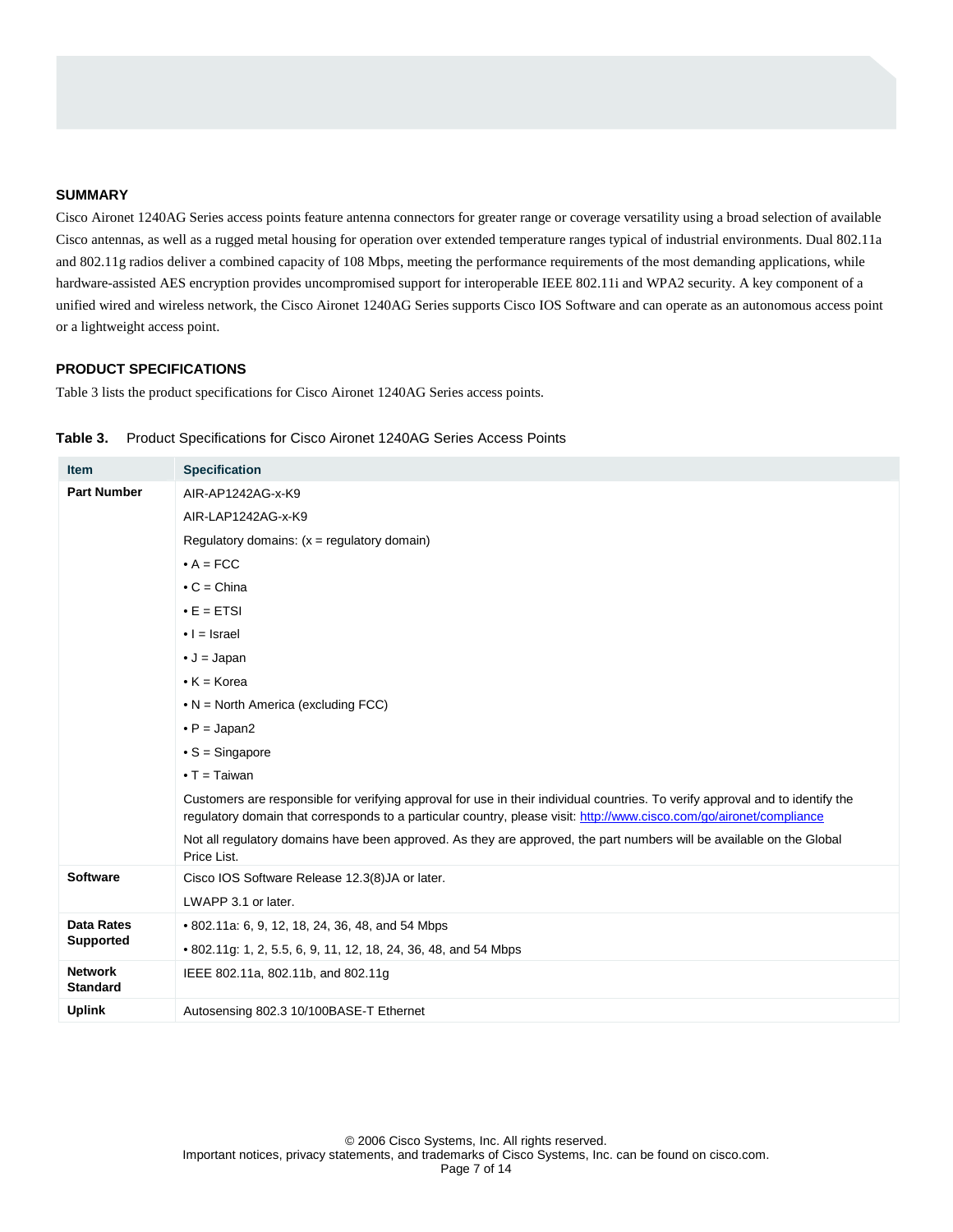| <b>Item</b>                      | <b>Specification</b>                                                                                                                                  |                       |
|----------------------------------|-------------------------------------------------------------------------------------------------------------------------------------------------------|-----------------------|
| <b>Frequency Band</b>            | Americas (FCC)                                                                                                                                        |                       |
| and Operating<br><b>Channels</b> | 2.412 to 2.462 GHz; 11 channels                                                                                                                       |                       |
|                                  | 5.15 to 5.35, 5.725 to 5.825 GHz; 12 channels                                                                                                         |                       |
|                                  | China                                                                                                                                                 |                       |
|                                  | 2.412 to 2.472 GHz; 13 channels                                                                                                                       |                       |
|                                  | 5.725 to 5.825 GHz; 4 channels                                                                                                                        |                       |
|                                  | <b>ETSI</b>                                                                                                                                           |                       |
|                                  | 2.412 to 2.472 GHz; 13 channels                                                                                                                       |                       |
|                                  | 5.15 to 5.35 GHz; 8 channels                                                                                                                          |                       |
|                                  | 5470 to 5725 MHz, 11 channels                                                                                                                         |                       |
|                                  | Israel                                                                                                                                                |                       |
|                                  | 2.432 to 2.472 GHz, 9 channels                                                                                                                        |                       |
|                                  | 5.15 to 5.35 GHz; 8 channels                                                                                                                          |                       |
|                                  | Japan                                                                                                                                                 |                       |
|                                  | 2.412 to 2.472 GHz; 13 channels Orthogonal Frequency Division Multiplexing (OFDM)                                                                     |                       |
|                                  | 2.412 to 2.484 GHz; 14 channels Complementary Code Keying (CCK)                                                                                       |                       |
|                                  | 5.15 to 5.25 GHz; 4 channels                                                                                                                          |                       |
|                                  | Korea                                                                                                                                                 |                       |
|                                  | 2.412 to 2.472 GHz; 13 channels                                                                                                                       |                       |
|                                  | 5.15 to 5.35, 5.46 to 5.72, 5.725 to 5.825, 19 channels                                                                                               |                       |
|                                  | <b>North America (not FCC)</b>                                                                                                                        |                       |
|                                  | 2.412 to 2.462 GHz; 11 channels                                                                                                                       |                       |
|                                  | 5.15 to 5.35, 5.725 to 5.825 GHz; 12 channels                                                                                                         |                       |
|                                  | Japan2                                                                                                                                                |                       |
|                                  | 2.412 to 2.472 GHz; 13 channels OFDM                                                                                                                  |                       |
|                                  | 2.412 to 2.484 GHz; 14 channels CCK                                                                                                                   |                       |
|                                  | 5.15 to 5.35 GHz; 8 channels                                                                                                                          |                       |
|                                  | Singapore                                                                                                                                             |                       |
|                                  | 2.412 to 2.472 GHz; 13 channels                                                                                                                       |                       |
|                                  | 5.15 to 5.35, 5.725 to 5.825 GHz; 12 channels                                                                                                         |                       |
|                                  | <b>Taiwan</b>                                                                                                                                         |                       |
|                                  | 2.412 to 2.462 GHz; 11 channels                                                                                                                       |                       |
| Non-<br>Overlapping              | 5.25 to 5.35, 5.725 to 5.825 GHz; 7 channels<br>802.11a: 12 channels (FCC; other regulatory domains support<br>different numbers of 802.11a channels) | 802.11b/g: 3 channels |
| <b>Channels</b>                  | FCC currently supports 12 non-overlapping channels, with<br>potentially up to 23 channels via a future firmware release<br>depending on FCC rules.    |                       |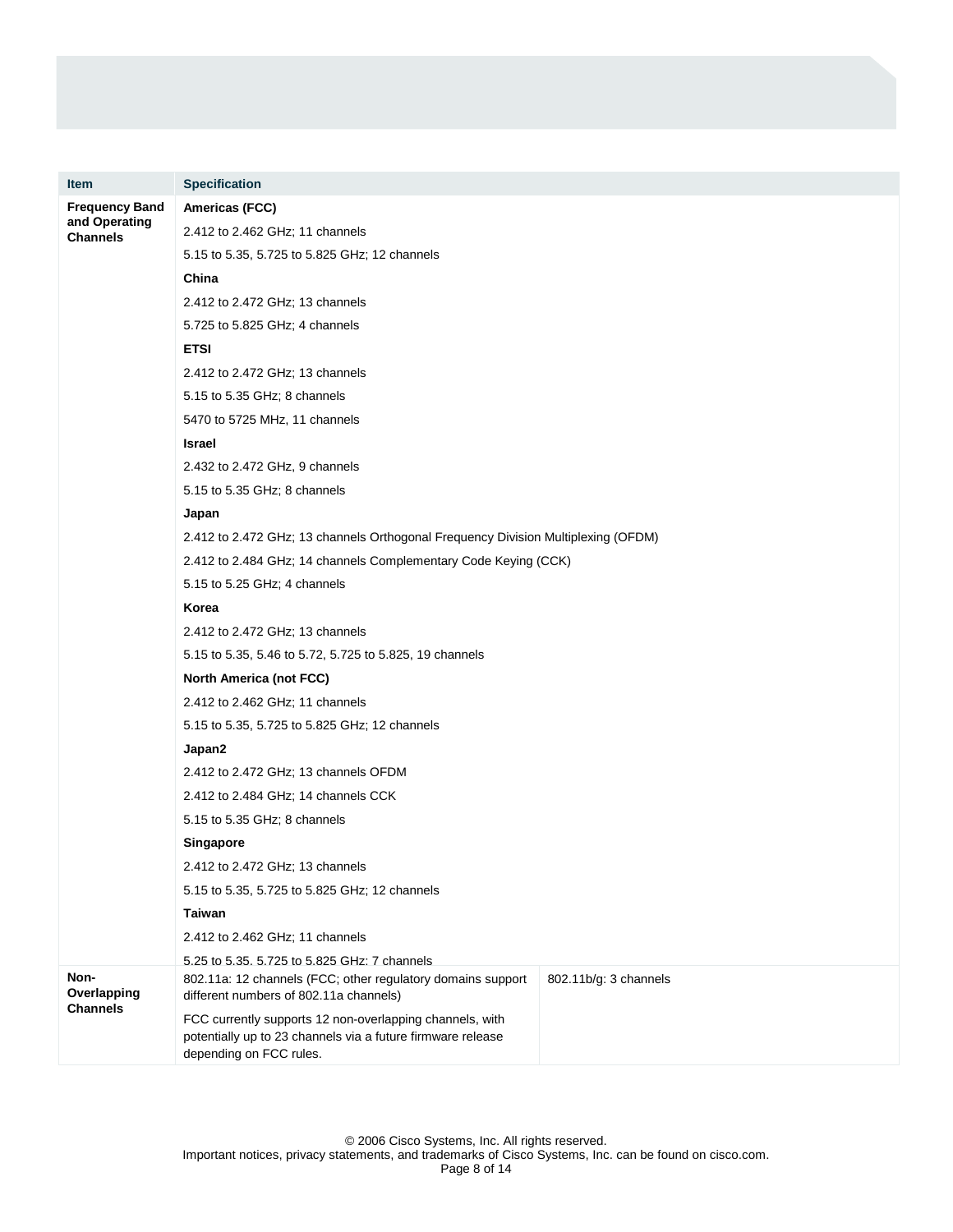| <b>Item</b>                          | <b>Specification</b>                              |                                                                                                  |                           |                           |
|--------------------------------------|---------------------------------------------------|--------------------------------------------------------------------------------------------------|---------------------------|---------------------------|
| Receive                              | 802.11a                                           |                                                                                                  | 802.11g                   |                           |
| <b>Sensitivity</b>                   | 6 Mbps: -88 dBm                                   |                                                                                                  | 1 Mbps: -96 dBm           |                           |
| (Typical)                            | 9 Mbps: -87 dBm                                   |                                                                                                  | 2 Mbps: -93 dBm           |                           |
|                                      | 12 Mbps: -86 dBm                                  |                                                                                                  | 5.5 Mbps: -91 dBm         |                           |
|                                      | 18 Mbps: -85 dBm                                  |                                                                                                  | 6 Mbps: -91 dBm           |                           |
|                                      | 24 Mbps: -82 dBm                                  |                                                                                                  | 9 Mbps: -85 dBm           |                           |
|                                      | 36 Mbps: -79 dBm                                  |                                                                                                  | 11 Mbps: -88 dBm          |                           |
|                                      | 48 Mbps: -74 dBm                                  |                                                                                                  | 12 Mbps: -83 dBm          |                           |
|                                      | 54 Mbps: -73 dBm                                  |                                                                                                  | 18 Mbps: -81 dBm          |                           |
|                                      |                                                   |                                                                                                  | 24 Mbps: -78 dBm          |                           |
|                                      |                                                   |                                                                                                  | 36 Mbps: -74 dBm          |                           |
|                                      |                                                   |                                                                                                  | 48 Mbps: -73 dBm          |                           |
|                                      |                                                   |                                                                                                  | 54 Mbps: -73 dBm          |                           |
| Available<br><b>Transmit</b>         | 802.11a                                           | 802.11g                                                                                          | <b>OFDM</b>               |                           |
| <b>Power Settings</b>                | OFDM:                                             | CCK:                                                                                             | 17 dBm (50 mW)            |                           |
| (Maximum                             | 17 dBm (50 mW)                                    | 20 dBm (100 mW)                                                                                  | 14 dBm (25 mW)            |                           |
| <b>Power Setting</b><br>Will Vary by | 15 dBm (30 mW)                                    | 17 dBm (50 mW)                                                                                   | 11 dBm (12 mW)            |                           |
| <b>Channel and</b>                   | 14 dBm (25 mW)                                    | 14 dBm (25 mW)                                                                                   | 8 dBm (6 mW)              |                           |
| <b>According to</b><br>Individual    | 11 dBm (12 mW)                                    | 11 dBm (12 mW)                                                                                   | 5 dBm (3 mW)              |                           |
| Country                              | 8 dBm (6 mW)                                      | 8 dBm (6 mW)                                                                                     | 2 dBm (2 mW)              |                           |
| <b>Regulations</b> )                 | 5 dBm (3 mW)                                      | 5 dBm (3 mW)                                                                                     | $-1$ dBm $(1 \text{ mW})$ |                           |
|                                      | 2 mW (2 dBm)                                      | 2 dBm $(2 \text{ mW})$                                                                           |                           |                           |
|                                      | $-1$ dBm $(1 \text{ mW})$                         | $-1$ dBm $(1$ mW)                                                                                |                           |                           |
| Range                                | Indoor (Distance Across Open Office Environment): |                                                                                                  | Outdoor:                  |                           |
| (Typical)                            | 802.11a:                                          | 802.11g:                                                                                         | 802.11a:                  | 802.11g:                  |
|                                      | 85 ft (26 m) @ 54 Mbps                            | 105 ft (32 m) @ 54 Mbps                                                                          | 100 ft (30 m) @ 54 Mbps   | 120 ft (37 m) @ 54 Mbps   |
|                                      | 150 ft (46 m) @ 48 Mbps                           | 180 ft (55 m) @ 48 Mbps                                                                          | 300 ft (91 m) @ 48 Mbps   | 350 ft (107 m) @ 48 Mbps  |
|                                      | 210 ft (64 m) @ 36 Mbps                           | 260 ft (79 m) @ 36 Mbps                                                                          | 425 ft (130 m) @ 36 Mbps  | 550 ft (168 m) @ 36 Mbps  |
|                                      | 230 ft (70 m) @ 24 Mbps                           | 285 ft (87 m) @ 24 Mbps                                                                          | 500 ft (152 m) @ 24 Mbps  | 650 ft (198 m) @ 24 Mbps  |
|                                      | 260 ft (79 m) @ 18 Mbps                           | 330 ft (100 m) @ 18 Mbps                                                                         | 550 ft (168 m) @ 18 Mbps  | 750 ft (229 m) @ 18 Mbps  |
|                                      | 280 ft (85 m) @ 12 Mbps                           | 355 ft (108 m) @ 12 Mbps                                                                         | 600 ft (183 m) @ 12 Mbps  | 800 ft (244 m) @ 12 Mbps  |
|                                      | 310 ft (94 m) @ 9 Mbps                            | 365 ft (111 m) @ 11 Mbps                                                                         | 625 ft (190 m) @ 9 Mbps   | 820 ft (250 m) @ 11 Mbps  |
|                                      | 330 ft (100 m) @ 6 Mbps                           | 380 ft (116 m) @ 9 Mbps                                                                          | 650 ft (198 m) @ 6 Mbps   | 875 ft (267 m) @ 9 Mbps   |
|                                      |                                                   | 410 ft (125 m) @ 6 Mbps                                                                          |                           | 900 ft (274 m) @ 6 Mbps   |
|                                      |                                                   | 425 ft (130 m) @ 5.5 Mbps                                                                        |                           | 910 ft (277 m) @ 5.5 Mbps |
|                                      |                                                   | 445 ft (136 m) @ 2 Mbps                                                                          |                           | 940 ft (287 m) @ 2 Mbps   |
|                                      |                                                   | 460 ft (140 m) @ 1 Mbps                                                                          |                           | 950 ft (290 m) @ 1 Mbps   |
|                                      |                                                   | Measured with 2.2-dBi dipole antenna for 2.4 GHz, and 3.5-dBi omnidirectional antenna for 5 GHz. |                           |                           |

© 2006 Cisco Systems, Inc. All rights reserved.

Important notices, privacy statements, and trademarks of Cisco Systems, Inc. can be found on cisco.com.

Page 9 of 14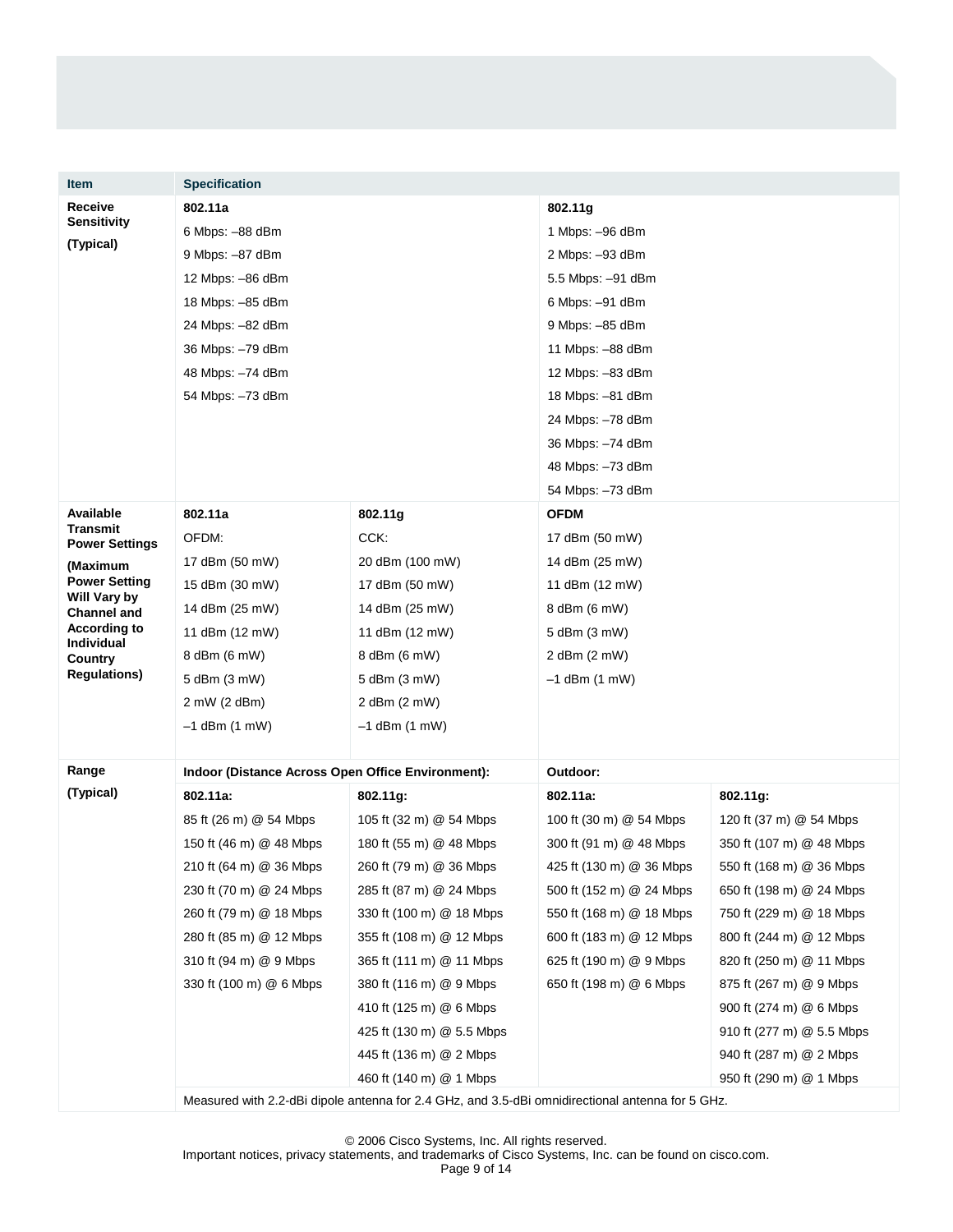| <b>Item</b>                         | <b>Specification</b>                                                                                                                                                                                                                                                                                                                                                                        |  |
|-------------------------------------|---------------------------------------------------------------------------------------------------------------------------------------------------------------------------------------------------------------------------------------------------------------------------------------------------------------------------------------------------------------------------------------------|--|
| Compliance                          | <b>Standards</b>                                                                                                                                                                                                                                                                                                                                                                            |  |
|                                     | • Safety                                                                                                                                                                                                                                                                                                                                                                                    |  |
|                                     | $-$ UL 60950-1                                                                                                                                                                                                                                                                                                                                                                              |  |
|                                     | CAN/CSA-C22.2 No. 60950-1                                                                                                                                                                                                                                                                                                                                                                   |  |
|                                     | UL 2043<br>$-$                                                                                                                                                                                                                                                                                                                                                                              |  |
|                                     | IEC 60950-1                                                                                                                                                                                                                                                                                                                                                                                 |  |
|                                     | EN 60950-1<br>$\overline{\phantom{0}}$                                                                                                                                                                                                                                                                                                                                                      |  |
|                                     | FIPS 140-2 Pre-Validation List                                                                                                                                                                                                                                                                                                                                                              |  |
|                                     | Common Criteria<br>$\overline{\phantom{0}}$                                                                                                                                                                                                                                                                                                                                                 |  |
|                                     | • Radio approvals                                                                                                                                                                                                                                                                                                                                                                           |  |
|                                     | $-$ FCC Part 15.247, 15.407                                                                                                                                                                                                                                                                                                                                                                 |  |
|                                     | $-$ RSS-210 (Canada)                                                                                                                                                                                                                                                                                                                                                                        |  |
|                                     | EN 300.328, EN 301.893 (Europe)                                                                                                                                                                                                                                                                                                                                                             |  |
|                                     | ARIB-STD 33 (Japan)<br>$-$                                                                                                                                                                                                                                                                                                                                                                  |  |
|                                     | ARIB-STD 66 (Japan)<br>$\overline{\phantom{m}}$                                                                                                                                                                                                                                                                                                                                             |  |
|                                     | ARIB-STD T71 (Japan)<br>$\overline{\phantom{m}}$                                                                                                                                                                                                                                                                                                                                            |  |
|                                     | AS/NZS 4268.2003 (Australia and New Zealand)<br>$\overline{\phantom{0}}$                                                                                                                                                                                                                                                                                                                    |  |
|                                     | • EMI and susceptibility (Class B)                                                                                                                                                                                                                                                                                                                                                          |  |
|                                     | - FCC Part 15.107 and 15.109                                                                                                                                                                                                                                                                                                                                                                |  |
|                                     | $-$ ICES-003 (Canada)                                                                                                                                                                                                                                                                                                                                                                       |  |
|                                     | - VCCI (Japan)                                                                                                                                                                                                                                                                                                                                                                              |  |
|                                     | - EN 301.489-1 and -17 (Europe)                                                                                                                                                                                                                                                                                                                                                             |  |
|                                     | • Security                                                                                                                                                                                                                                                                                                                                                                                  |  |
|                                     | - 802.11i, WPA2, WPA                                                                                                                                                                                                                                                                                                                                                                        |  |
|                                     | $-802.1X$                                                                                                                                                                                                                                                                                                                                                                                   |  |
|                                     | - AES, TKIP                                                                                                                                                                                                                                                                                                                                                                                 |  |
|                                     | • Other                                                                                                                                                                                                                                                                                                                                                                                     |  |
|                                     | $-$ IEEE 802.11g and IEEE 802.11a                                                                                                                                                                                                                                                                                                                                                           |  |
|                                     | - FCC Bulletin OET-65C                                                                                                                                                                                                                                                                                                                                                                      |  |
|                                     | $-$ RSS-102                                                                                                                                                                                                                                                                                                                                                                                 |  |
| Antenna<br><b>Connectors</b>        | 2.4 GHz                                                                                                                                                                                                                                                                                                                                                                                     |  |
|                                     | • Dual RP-TNC connectors                                                                                                                                                                                                                                                                                                                                                                    |  |
|                                     | 5 GHz                                                                                                                                                                                                                                                                                                                                                                                       |  |
|                                     | • Dual RP-TNC connectors                                                                                                                                                                                                                                                                                                                                                                    |  |
| <b>Network</b><br><b>Management</b> | BootP, Secure Shell (SSH) Protocol, Secure HTTP (HTTPS), Trivial File Transfer Protocol (TFTP), FTP, Telnet, console port,<br>Simple Network Management Protocol (SNMP) MIB I and MIB II, CiscoWorks Resource Manager Essentials (RME),<br>CiscoWorks Software Image Manager (SWIM), CiscoWorks Campus Manager, CiscoWorks CiscoView, and CiscoWorks<br>Wireless LAN Solution Engine (WLSE) |  |
| <b>Status LEDs</b>                  | • Status LED indicates operating state, association status, error/warning condition, boot sequence, and maintenance status                                                                                                                                                                                                                                                                  |  |
|                                     | • Ethernet LED indicates activity over the Ethernet, status                                                                                                                                                                                                                                                                                                                                 |  |

© 2006 Cisco Systems, Inc. All rights reserved.

Important notices, privacy statements, and trademarks of Cisco Systems, Inc. can be found on cisco.com.

Page 10 of 14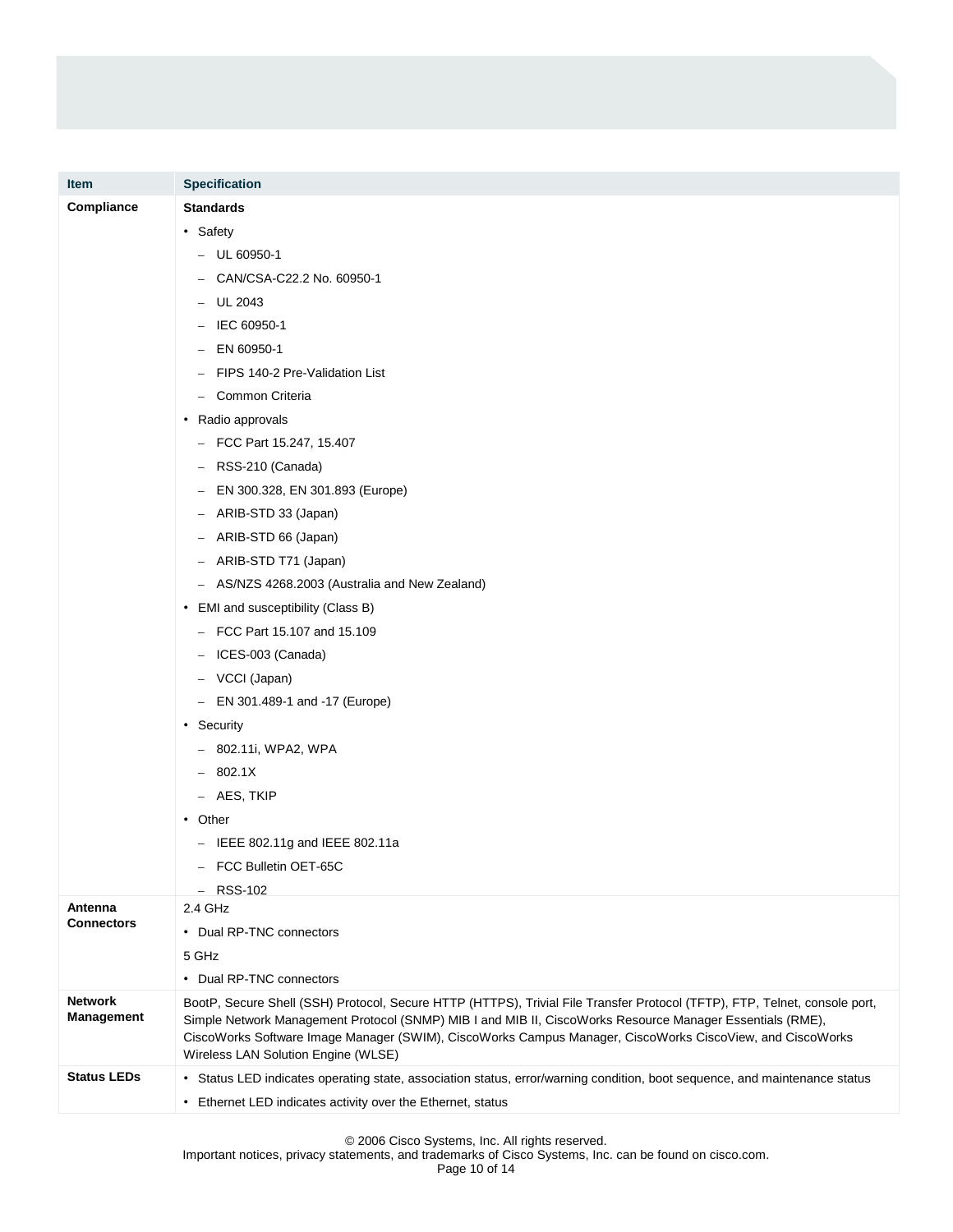| <b>Item</b>                   | <b>Specification</b>                                                                                                                                                                                                                                                                                                                                                                              |
|-------------------------------|---------------------------------------------------------------------------------------------------------------------------------------------------------------------------------------------------------------------------------------------------------------------------------------------------------------------------------------------------------------------------------------------------|
|                               | • Radio LED indicates activity over the radio, status                                                                                                                                                                                                                                                                                                                                             |
| <b>Dimensions</b><br>(WxLxH)  | 6.6x8.5x1.1 in. (16.76x21.59x2.79 cm)                                                                                                                                                                                                                                                                                                                                                             |
| Weight                        | $2.0$ lbs                                                                                                                                                                                                                                                                                                                                                                                         |
| <b>Environmental</b>          | • Nonoperating (storage) temperature:                                                                                                                                                                                                                                                                                                                                                             |
|                               | $-40$ to 185°F ( $-40$ to 85°C)                                                                                                                                                                                                                                                                                                                                                                   |
|                               | • Operating temperature:                                                                                                                                                                                                                                                                                                                                                                          |
|                               | $-4$ to +131°F (-20 to +55°C)                                                                                                                                                                                                                                                                                                                                                                     |
|                               | • Operating/noncondensing humidity                                                                                                                                                                                                                                                                                                                                                                |
|                               | 10 to 90 percent                                                                                                                                                                                                                                                                                                                                                                                  |
| <b>System Memory</b>          | $\cdot$ 32 MB RAM                                                                                                                                                                                                                                                                                                                                                                                 |
|                               | $\cdot$ 16 MB flash                                                                                                                                                                                                                                                                                                                                                                               |
| <b>Input Power</b>            | • 100 to 240 VAC; 50 to 60Hz (power supply)                                                                                                                                                                                                                                                                                                                                                       |
| <b>Requirements</b>           | • 36 to 57 VDC (device)                                                                                                                                                                                                                                                                                                                                                                           |
| Powering                      | • Local power                                                                                                                                                                                                                                                                                                                                                                                     |
| <b>Options</b>                | • 802.3 AF switches                                                                                                                                                                                                                                                                                                                                                                               |
|                               | • Cisco higher-power switches capable of supporting 13W or greater                                                                                                                                                                                                                                                                                                                                |
|                               | • Cisco Aironet power Injectors (PWRINJ3 and PWRINJ-FIB)                                                                                                                                                                                                                                                                                                                                          |
|                               | • Third-party PoE devices (must meet input power and power draw requirements)                                                                                                                                                                                                                                                                                                                     |
| <b>Power Draw</b>             | 12.95W maximum                                                                                                                                                                                                                                                                                                                                                                                    |
|                               | Note: 12.95W is the maximum power required at the powered device. If the access point is being used in a PoE configuration,<br>the power drawn from the power sourcing equipment will be higher by some amount dependent on the length of the<br>interconnecting cable. This additional power may be as high as 2.45W, bringing the total system power draw (access point +<br>cabling) to 15.4W. |
| Warranty                      | One year                                                                                                                                                                                                                                                                                                                                                                                          |
| Wi-Fi<br><b>Certification</b> | <b>CERTIFIED</b>                                                                                                                                                                                                                                                                                                                                                                                  |

# **SYSTEM REQUIREMENTS**

Table 4 lists the system requirements for Cisco Aironet 1242AG access points.

## **Table 4.** System Requirements for Cisco Aironet 1242AG Access Points

| <b>Access Method</b> | <b>Description</b>                                                                                                                                       |
|----------------------|----------------------------------------------------------------------------------------------------------------------------------------------------------|
| <b>Browser</b>       | Using the Web browser management GUI, requires a computer running Internet Explorer Version 6.0 or newer, or Netscape<br>Navigator Version 7.0 or newer. |
| <b>PoE</b>           | Power sourcing equipment compliant with Cisco inline power or IEEE 802.3af, and providing at least 12.94W at 48 VDC                                      |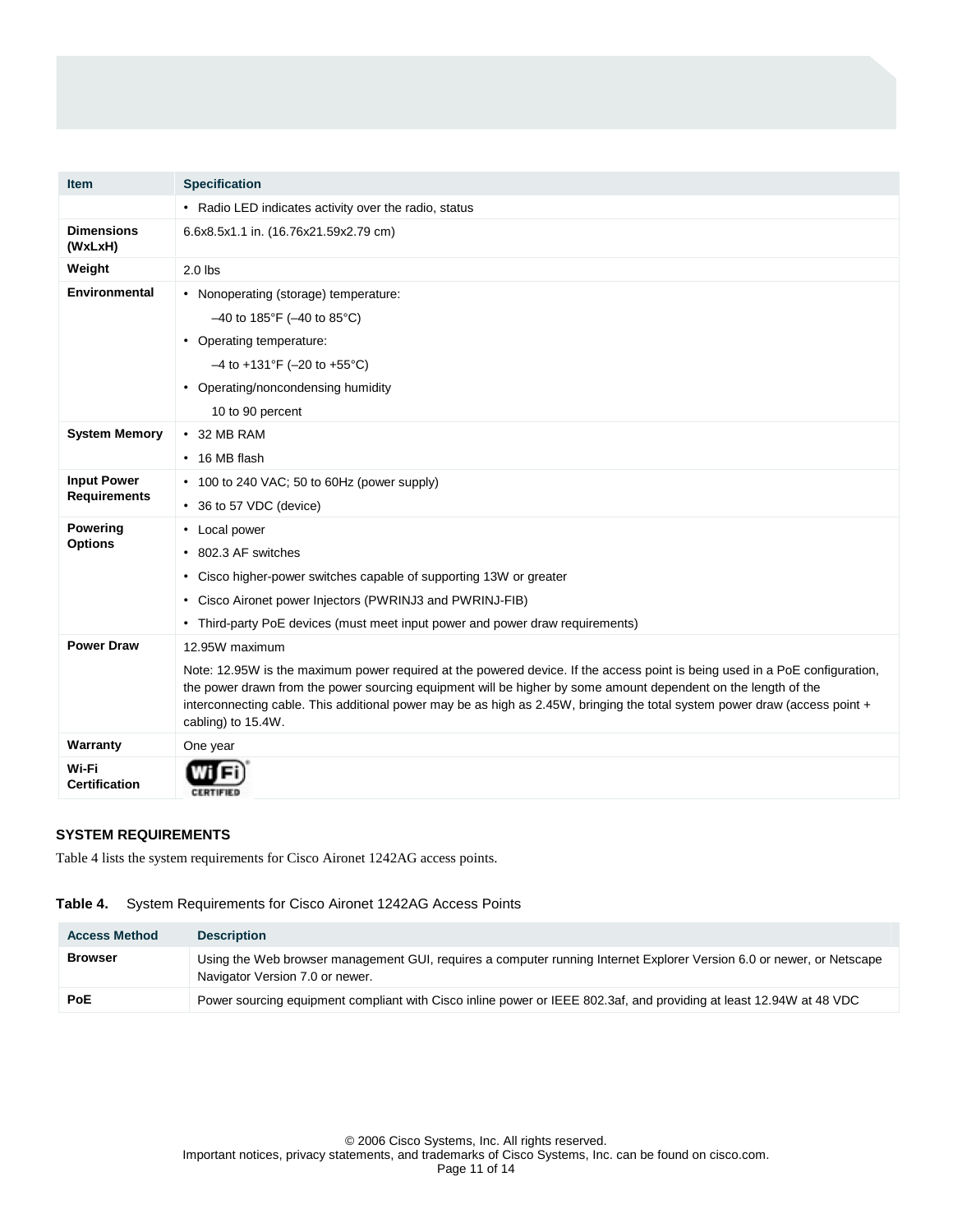#### **ORDERING INFORMATION**

To place an order, visit the Cisco Ordering Website at: http://www.cisco.com/en/US/ordering/index.shtml

Table 5 lists the product part numbers for Cisco Aironet 1242AG access points.

| <b>Part Number</b> | <b>Description</b>                                                                          |
|--------------------|---------------------------------------------------------------------------------------------|
| AIR-AP1242AG-A-K9  | 802.11a/g Non-modular Cisco IOS access point; RP-TNC; FCC configuration                     |
| AIR-AP1242AG-C-K9  | 802.11a/g Non-modular Cisco IOS access point; RP-TNC; China configuration                   |
| AIR-AP1242AG-E-K9  | 802.11a/g Non-modular Cisco IOS access point; RP-TNC; ETSI configuration                    |
| AIR-AP1242AG-I-K9  | 802.11a/g Non-modular Cisco IOS access point; RP-TNC; Israel configuration                  |
| AIR-AP1242AG-J-K9  | 802.11a/g Non-modular Cisco IOS access point; RP-TNC; Japan configuration                   |
| AIR-AP1242AG-K-K9  | 802.11a/g Non-modular Cisco IOS access point; RP-TNC; Korea configuration                   |
| AIR-AP1242AG-N-K9  | 802.11a/g Non-modular Cisco IOS access point; RP-TNC; North America configuration (not FCC) |
| AIR-AP1242AG-P-K9  | 802.11a/g Non-modular Cisco IOS access point; RP-TNC; Japan2 configuration                  |
| AIR-AP1242AG-S-K9  | 802.11a/g Non-modular Cisco IOS access point; RP-TNC; Singapore configuration               |
| AIR-AP1242AG-T-K9  | 802.11a/g Non-modular Cisco IOS access point: RP-TNC: Taiwan configuration                  |
| AIR-LAP1242AG-A-K9 | 802.11ag Non-modular LWAPP access point; RP-TNC; FCC configuration                          |
| AIR-LAP1242AG-C-K9 | 802.11ag Non-modular LWAPP access point; RP-TNC; China configuration                        |
| AIR-LAP1242AG-E-K9 | 802.11ag Non-modular LWAPP access point; RP-TNC; ETSI configuration                         |
| AIR-LAP1242AG-I-K9 | 802.11ag Non-modular LWAPP access point; RP-TNC; Israel configuration                       |
| AIR-LAP1242AG-K-K9 | 802.11ag Non-modular LWAPP access point; RP-TNC; Korea configuration                        |
| AIR-LAP1242AG-N-K9 | 802.11ag Non-modular LWAPP access point; RP-TNC; North America configuration (not FCC)      |
| AIR-LAP1242AG-P-K9 | 802.11ag Non-modular LWAPP access point; RP-TNC; Japan2 configuration                       |
| AIR-LAP1242AG-S-K9 | 802.11ag Non-modular LWAPP access point; RP-TNC; Singapore configuration                    |
| AIR-LAP1242AG-T-K9 | 802.11ag Non-modular LWAPP access point; RP-TNC; Taiwan configuration                       |

**Table 5.** Product Part Numbers for Cisco Aironet 1242AG Access Points

## **SERVICE AND SUPPORT**

Cisco offers a wide range of services programs to accelerate customer success. These innovative programs are delivered through a unique combination of people, processes, tools, and partners, resulting in high levels of customer satisfaction. Cisco services help you protect your network investment, optimize network operations, and prepare your network for new applications to extend network intelligence and the power of your business. For more information about Cisco services, visit [Cisco Technical Support Services](http://www.cisco.com/en/US/products/svcs/ps3034/serv_category_home.html) or [Cisco Advanced Services.](http://www.cisco.com/en/US/products/svcs/ps11/services_segment_category_home.html)

# **FOR MORE INFORMATION**

For more information about the Cisco Aironet 1240AG Series, visit<http://www.cisco.com/go/securewireless>or contact your local account representative.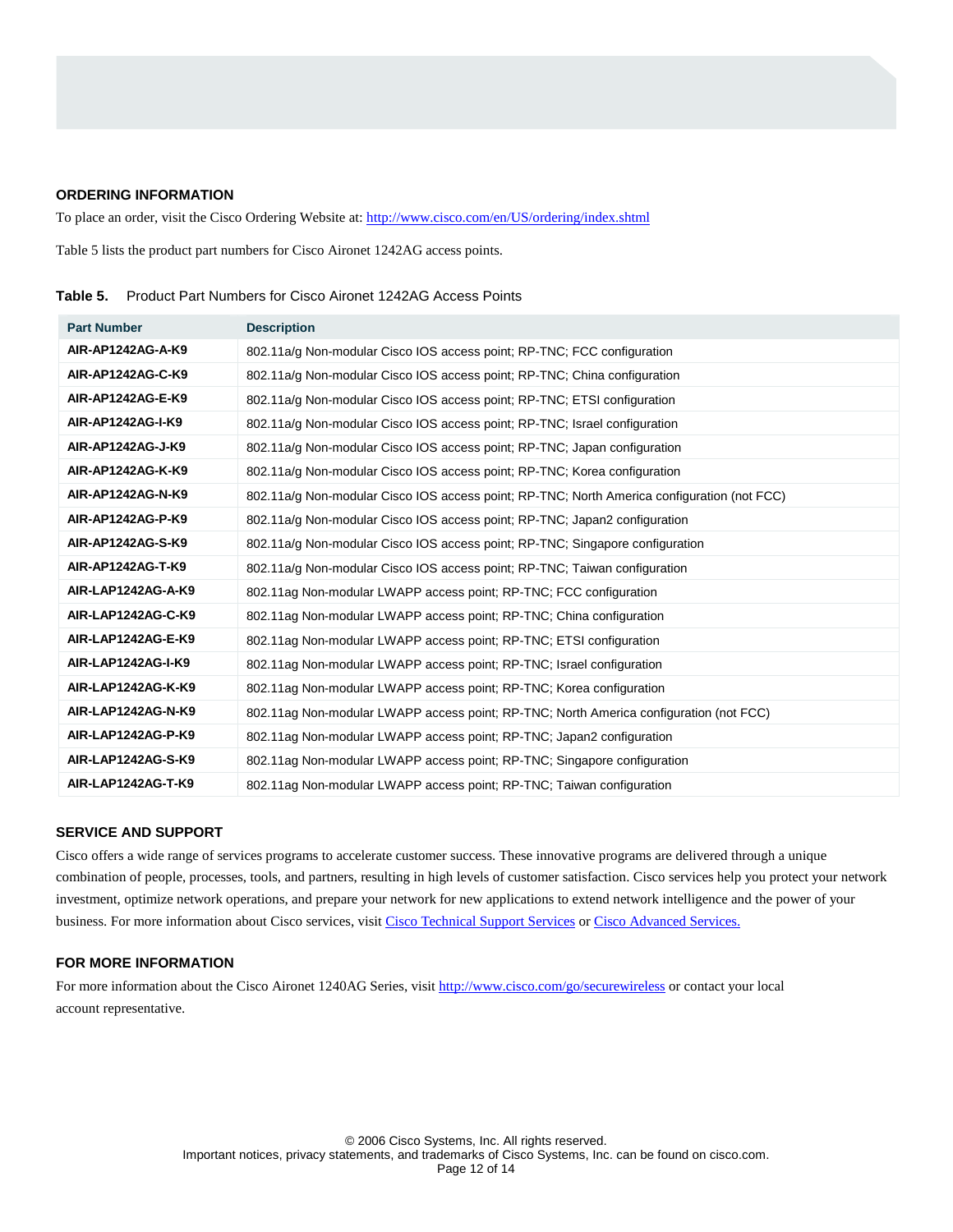

### **Corporate Headquarters**

Cisco Systems, Inc. 170 West Tasman Drive San Jose, CA 95134-1706 USA www.cisco.com Tel: 408 526-4000 800 553-NETS (6387) Fax: 408 526-4100

**European Headquarters**  Cisco Systems International BV Haarlerbergpark Haarlerbergweg 13-19 1101 CH Amsterdam The Netherlands www-europe.cisco.com Tel: 31 0 20 357 1000 Fax: 31 0 20 357 1100

#### **Americas Headquarters**

Cisco Systems, Inc. 170 West Tasman Drive San Jose, CA 95134-1706 USA www.cisco.com Tel: 408 526-7660 Fax: 408 527-0883

## **Asia Pacific Headquarters**

Cisco Systems, Inc. 168 Robinson Road #28-01 Capital Tower Singapore 068912 www.cisco.com Tel: +65 6317 7777 Fax: +65 6317 7799

Cisco Systems has more than 200 offices in the following countries and regions. Addresses, phone numbers, and fax numbers are listed on **the Cisco Website at [www.cisco.com/go/offices.](http://www.cisco.com/go/offices)** 

Argentina • Australia • Austria • Belgium • Brazil • Bulgaria • Canada • Chile • China PRC • Colombia • Costa Rica • Croatia • Cyprus Czech Republic • Denmark • Dubai, UAE • Finland • France • Germany • Greece • Hong Kong SAR • Hungary • India • Indonesia • Ireland • Israel Italy • Japan • Korea • Luxembourg • Malaysia • Mexico • The Netherlands • New Zealand • Norway • Peru • Philippines • Poland • Portugal Puerto Rico • Romania • Russia • Saudi Arabia • Scotland • Singapore • Slovakia • Slovenia • South Africa • Spain • Sweden • Switzerland • Taiwan Thailand • Turkey • Ukraine • United Kingdom • United States • Venezuela • Vietnam • Zimbabwe

Copyright 2006 Cisco Systems, Inc. All rights reserved. CCSP, CCVP, the Cisco Square Bridge logo, Follow Me Browsing, and StackWise are trademarks of Cisco Systems, Inc.; Changing the Way We Work, Live, Play, and Learn, and iQuick Study are service marks of Cisco Systems, Inc.; and Access Registrar, Aironet, BPX, Catalyst, CCDA, CCDP, CCIE, CCIP, CCNA, CCNP, Cisco, the Cisco Certified Internetwork Expert logo, Cisco IOS, Cisco Press, Cisco Systems, Cisco Systems Capital, the Cisco Systems logo, Cisco Unity, Enterprise/Solver, EtherChannel, EtherFast, EtherSwitch, Fast Step, FormShare, GigaDrive, GigaStack, HomeLink, Internet Quotient, IOS, IP/TV, iQ Expertise, the iQ logo, iQ Net Readiness Scorecard, LightStream, Linksys, MeetingPlace, MGX, the Networkers logo, Networking Academy, Network Registrar, *Packet*, PIX, Post-Routing, Pre-Routing, ProConnect, RateMUX, ScriptShare, SlideCast, SMARTnet, The Fastest Way to Increase Your Internet Quotient, and TransPath are registered trademarks of Cisco Systems, Inc. and/or its affiliates in the United States and certain other countries.

All other trademarks mentioned in this document or Website are the property of their respective owners. The use of the word partner does not imply a partnership relationship between any.  $(0601R)$ Cisco and any other company. (0601R)